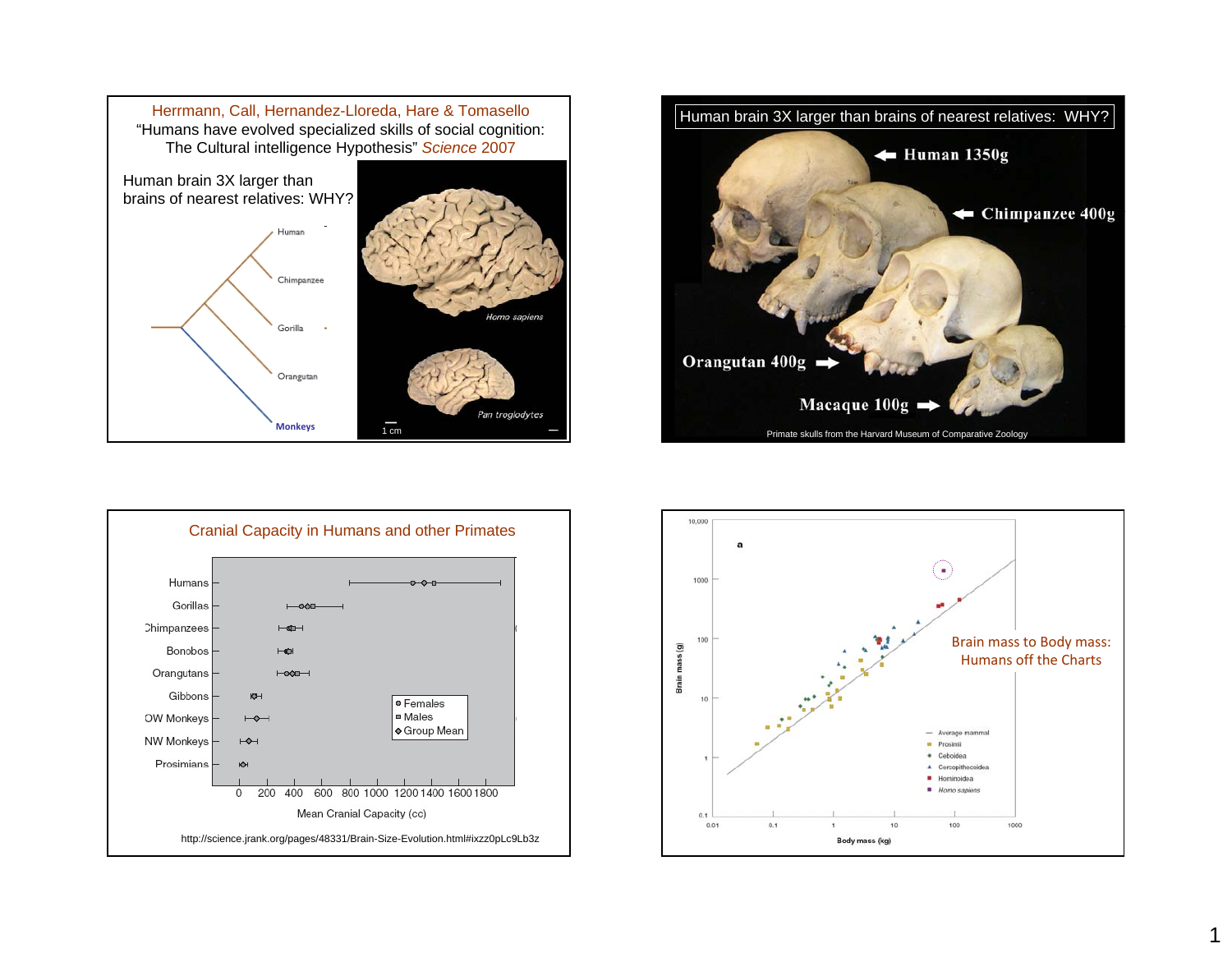



Humans differ from other primates: much longer growth period. Brain growth delayed even more: cranial volume of newborns:

- Macaca ('typical monkey') 70% of adult size,
- modern apes 40%
- modern humans 25%

Cranial volume at 1 years old:

- Macaca ~100% of adult size,
- modern apes 80%
- modern humans 50%

Cost of secondary altriciality: extended parental care necessary Coqueugniot et al Nature 2004: Analysis of well-preserved skull of 1.8-million-year-old Mojokerto child, a *Homo erectus* infant estimated to be about 1 year old, with a cranial capacity of 72-84% of adult. Find that pattern of brain growth resembles

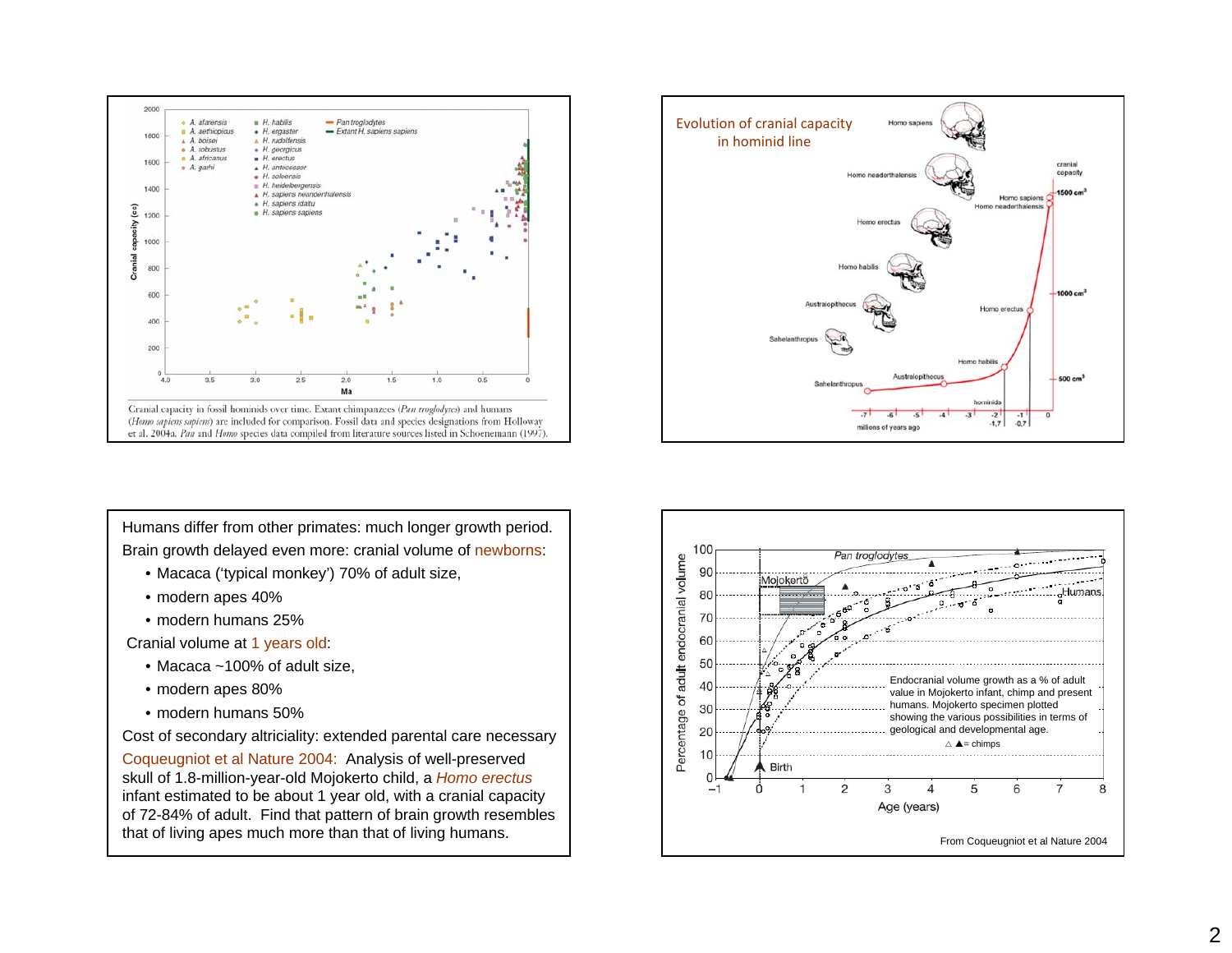## Human brain 3X larger than brains of nearest relatives: WHY?

Large brain clearly supports cognitive skills not found in other primates, e.g., language.

Evolutionary question: given the enormous energetic expense of a large brain why did humans evolve such powerful and distinctive cognitive abilities requiring so much neural tissue?

General intelligence hypothesis Adapted intelligence hypothesis (e.g., Social Brain hypothesis)



Chimp v Human scale bar = 1 cm

Pan troglodytes

Human brain 3X larger than brains of nearest relatives: WHY?

## General intelligence hypothesis

Larger brains enable humans to perform all kinds of cognitive operations more efficiently

- Greater memory
- Faster learning
- Faster perceptual processing
- More robust inferences
- Longer range planning etc…

### Adapted intelligence hypothesis

Cognitive abilities evolve in response to relatively specific ecological challenges (e.g., memory in caching birds).

So perhaps distinctive aspects of primate cognition evolved mainly in response to:

- Ecological challenges?
- Complex social life of constant cooperation and competition with others in the social group (Social Brain hypothesis)?

# Social Brain hypothesis – extended The Cultural intelligence Hypothesis

We are not just social, but ultra-social: we have gone beyond the sophisticated primate social-cognitive skills for competing and cooperating with conspecifics, to evolve skills that enable us to actually create different cultural groups, each with its distinctive set of artifacts, symbols and social practices and institutions.

Human children learn to use these artifacts and tools and to participate in these practices, which require some special social-cognitive skills of social learning, communication and "theory of mind".

Some other ape species transmit some behaviors socially or culturally, but their species-typical cognition does not depend on participating in cultural interactions in the same way as it does in humans.

# Social Brain hypothesis – extended The Cultural intelligence Hypothesis

#### Humans must

- Learn their native language in social interactions with others
- Acquire necessary subsistence skills by participating with experts in established cultural practices and
- (in many cultures) acquire skills with written language and mathematical symbols through formal schooling
- In the end, human adults will have all kinds of cognitive skills not possessed by other primates, but this outcome will be due largely to children's early emerging, specialized skills for absorbing the accumulated skillful practice and knowledge of their social group.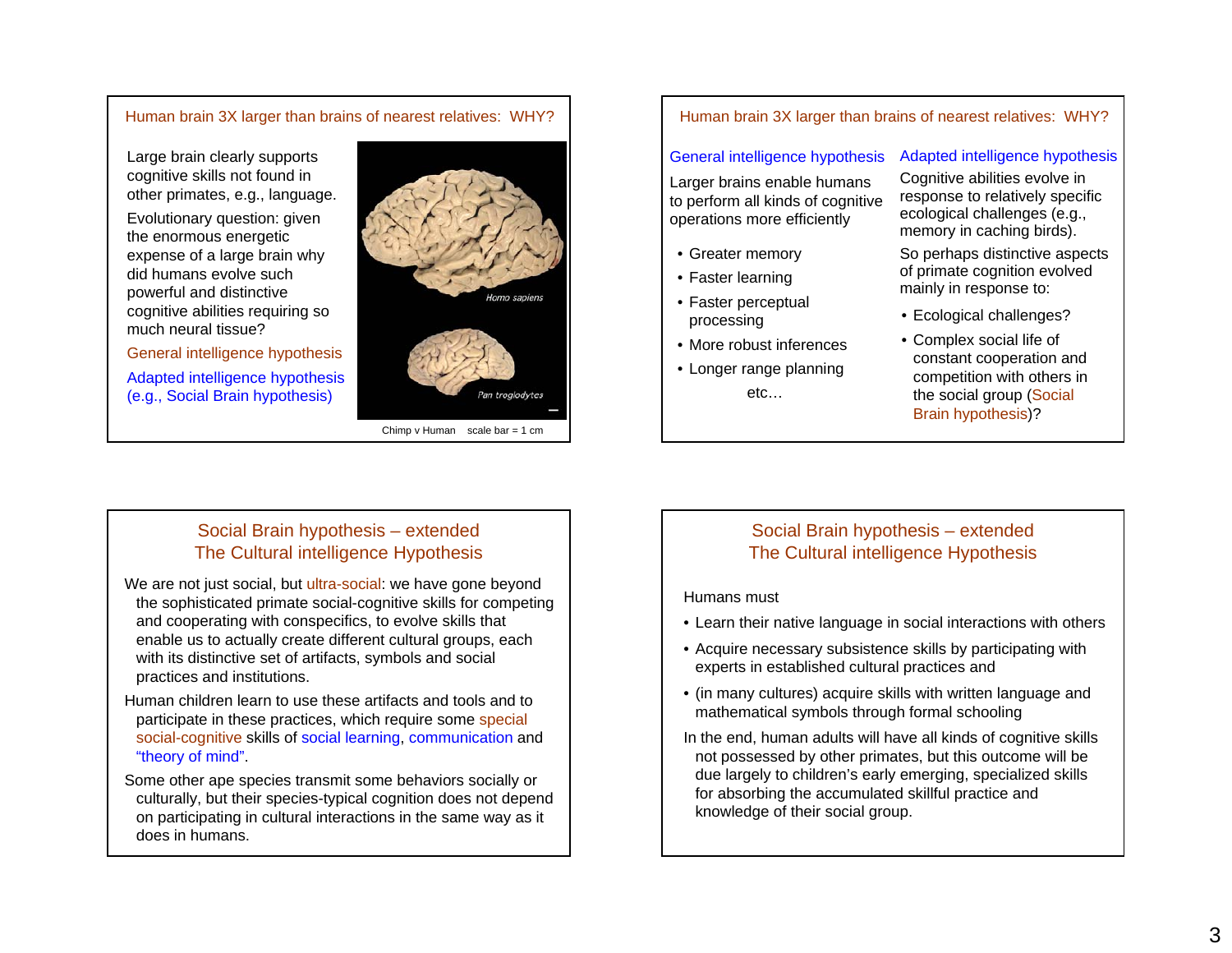



Herrmann, Call, Hernandez-Lloreda, Hare & Tomasello "Humans have evolved specialized skills of social cognition: The Cultural intelligence Hypothesis" *Science* 2007

In this study, the investigators sought to identify the distinctive features of human cognition that exist at an early stage of ontogeny, in order to directly compare the cultural intelligence and general intelligence hypotheses.

They gave a battery of tests (16 total) to chimps, orangutans and human children (age 2.5 years).

Two types of test: tasks relating to physical cognition (inanimate objects and their spatial-temporal causal relations) or tasks involving social cognition (animate beings and their intentional actions, perceptions and knowledge)

All subjects were naïve to the tests. The apes were living in semi-natural environments, i.e., had had a relatively species-typical upbringing.

Cultural intelligence hypothesis predicts that there should be an age in early human ontogeny (specifically, an age before children have been seriously influenced by written language, symbolic math and formal education) at which human's skills of physical cognition (concerning things such as space, quantities, and causality) are very similar to those of our nearest primate relatives but at which their skills of socialcultural cognition (specifically those most directly involved in cultural creation and learning, such as social learning, communication, and theory of Mind) are already distinctively human. General intelligence hypothesis predicts species differences will be equal in both realms.